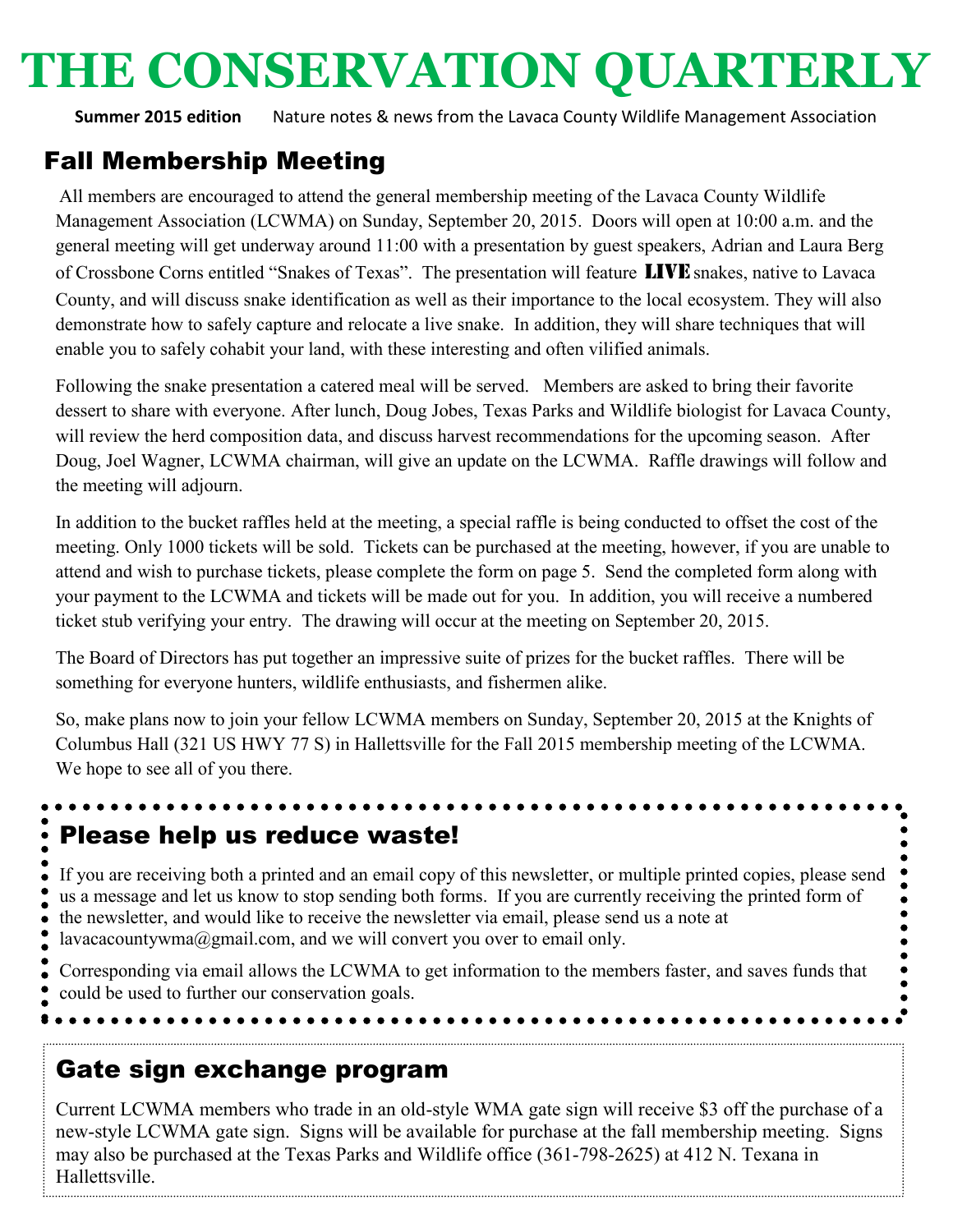## Membership dues

If you haven't already done so, please send in your annual membership dues for 2015. Dues are \$20, and checks and money orders should be made payable to LCWMA. Questions pertaining to membership dues status should be directed to LCWMA Treasurer, Sam Bordovsky at 361-798-1813 or sbordovsky@gmail.com. Please mail your

dues to: LCWMA

P.O. Box 524 Hallettsville, TX 77964

As of the time of printing, less than 50% of LCWMA members have paid their 2015 membership dues. Remain eligible to receive doe permits by paying your membership dues on time.

# **The doe permit process**

Every year about this time I get a ton of phone calls, from new and old members alike, about the process for receiving doe permits. So, in an effort to avoid this onslaught I will go through the permit process beginning with paying your membership dues. As stated previously, any LCWMA member looking to receive antlerless (doe) permits for the 2015-2016 hunting season must have their membership dues paid up by August 15, 2015. Interested members must also submit their herd composition report to Texas Parks and Wildlife by the date printed on the herd composition sheet (i.e., September 1, 2015). Failure to submit herd composition by the due date will render a member ineligible to receive permits for the 2015- 2016 hunting season.

Once Texas Parks and Wildlife receives the herd composition surveys they are sorted by management unit (MU) then combined with spotlight survey data from each respective MU to create a harvest recommendation for each. This harvest recommendation is then loaded into the Texas Wildlife Information Management Services (TWIMS) site, into accounts that have been established for each individual landowner/land agent. If you have an email address on file with Texas Parks and Wildlife you will receive an email from TWIMS when your permits have been loaded into the system. You must then log into your personal TWIMS account using your *whole email address* as the login name, as well as the password you created when you first accessed TWIMS. If at any time you forget your TWIMS password simply click on the "Forgot Password" link and you will be emailed a temporary access code to enable you to log in to reset your password. Once inside your TWIMS account click on the "Harvest Recommendations" tab at the top of the page. There you should see a list of your ranch/ranches in a spreadsheet. Under the "Site Name" tab click on the ranch name. The ranch name(s) will be listed with the MU in which each belongs first. When the next page opens you can scroll down and see how many permits are recommended for the property. Then scroll all the way to the bottom of the page and click on the button labeled "Accept Harvest Recommendations." That's it. You're done. Finished. It's Over. Your permits will be mailed to you from Texas Parks and Wildlife headquarters in Austin and should normally arrive in 5-7 business days.

If you do not have an email address on file with Texas Parks and Wildlife your permits will be claimed by Texas Parks and Wildlife, and mailed to you before the start of the hunting season.

One thing to note, that always generates a lot of phone calls, is the buck harvest recommendation. For Level 1 MLDP cooperators, this box will always contain a zero. That does not mean you are not allowed to harvest any bucks during the upcoming season. The zero simply means that you will not be issued any special permits to shoot bucks on your property. For Level 1 cooperators buck tags are taken from the hunting license, not issued by Texas Parks and Wildlife. Members are encouraged to take only mature bucks (i.e., >4.5 years) as well as all spikes and legal bucks displaying inferior antler characteristics.

Questions pertaining to permit issuance, receipt, or lack thereof should be directed to TPWD biologist, Doug Jobes, at 361-798-2625 or doug.jobes@tpwd.texas.gov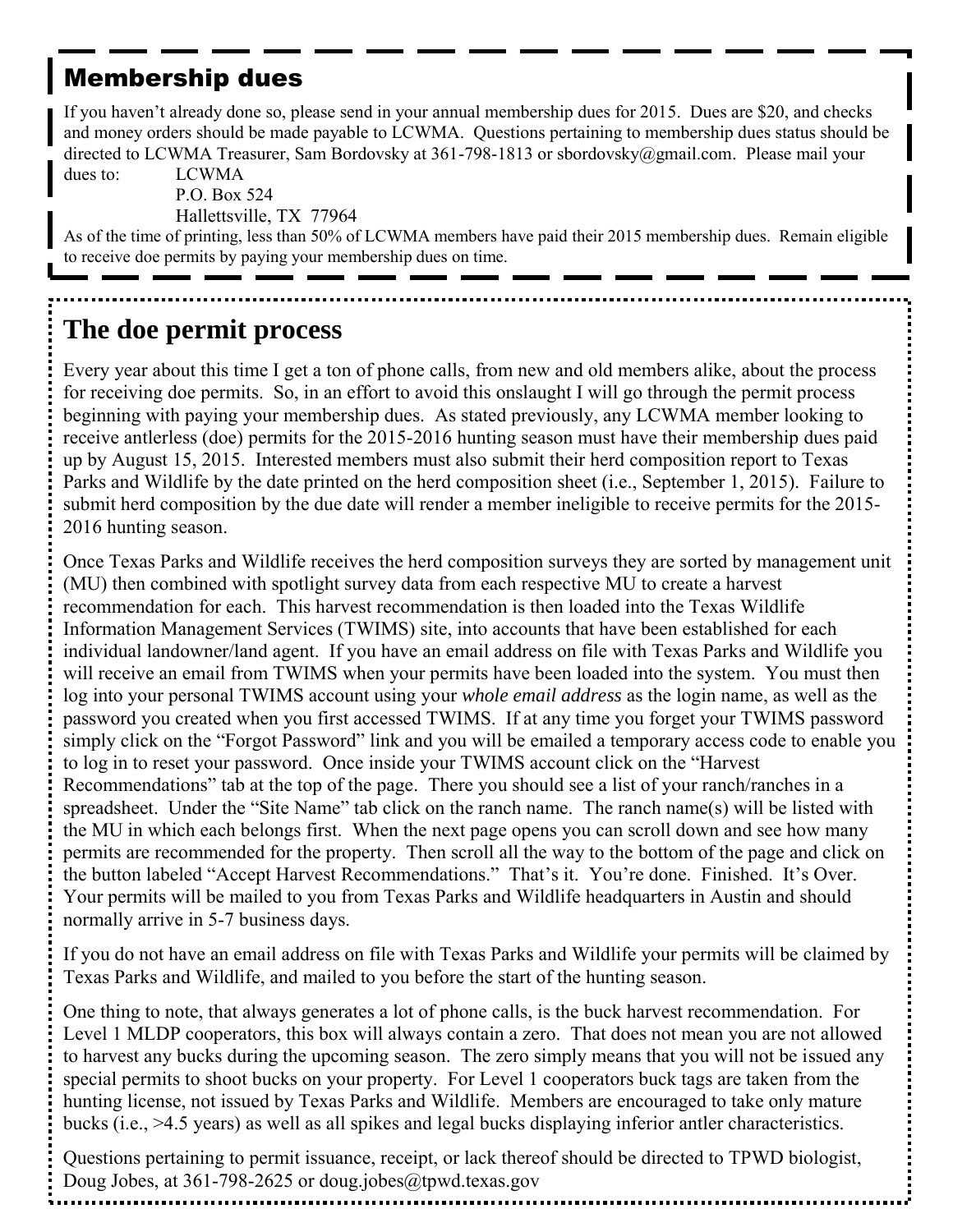#### **Instructions for collecting incidental observations**

Incidental Observations (often called Herd Composition) may be the most valuable data collected on a deer herd. When properly collected, herd composition data can reflect the overall health of a herd and help guide the manager in making proper harvest recommendations.

**Herd composition data should be collected between August 1st and September 1st.** The fawns have become a part of the herd by this time, yet they are small enough to be easily distinguished from adult deer. Observations outside this period may result in inaccurate data. Observations may be collected any time during the day. However, the first and last hours of daylight are often the most productive for deer seen per hour of effort. Observations **should not** be collected at night because it is too difficult to correctly identify sex and size.

**Deer recorded should be viewed through binoculars or a spotting scope.** Small antlers are easily overlooked without optical aids. Fawns whose spots have started to fade are also hard to distinguish when they are observed alone. Be sure to look at the hips of deer that you think could possibly be fawns because the hips are the last place to lose spots.

**When observing deer in herds it is important that each deer be identified. If a herd of six deer is seen but only four are positively identified, do not record any of the deer.** If there are two bucks, three does, and one fawn in a herd, you may easily identify the bucks but may not be sure of the other four unless they are **all individually identified**. When a herd is seen, quickly get a total head count, then go back and positively identify bucks first because they are easiest, then identify fawns, and finally, identify the does making sure not to miss small antlered bucks.

**Collect as many samples as you can.** If possible, a larger sample size is desirable to strengthen the data and increase the confidence in the harvest recommendations. Observations can be made during routine ranch operations or as a special effort. Observing the same deer recorded on a previous survey is a concern if surveys are conducted too close together (less than 2-3 hours apart). If a conscientious effort is made to record accurate data, a small amount of duplicate recording should not affect the ratio. All deer should be recorded as a buck, doe, or fawn.

Send herd composition, spotlight, and daylight and evening mobile data to your Texas Parks and Wildlife biologist by **September 1**, **2015**.

> Texas Parks and Wildlife Biologist Doug Jobes 412 N. Texana Hallettsville, TX 77964

**Please be sure to total your sightings to the right and down before sending in your forms. Also be sure to fill in the name of the WMA the data is being collected for, and a distinguishing ranch name. It is essential that everyone collect herd composition data. The more data that is collected, the more applicable the harvest recommendations made for your co-op will be to your individual ranch. Please follow the instructions precisely. DO NOT RECORD RANCHES IN DIFFERENT CO-OPS ON THE SAME FORM, it causes too much confusion when entering the data.**

### HERD COMPOSITION DATA DUE: SEPTEMBER 1, 2015 (i.e. must be received by TPWD by this date)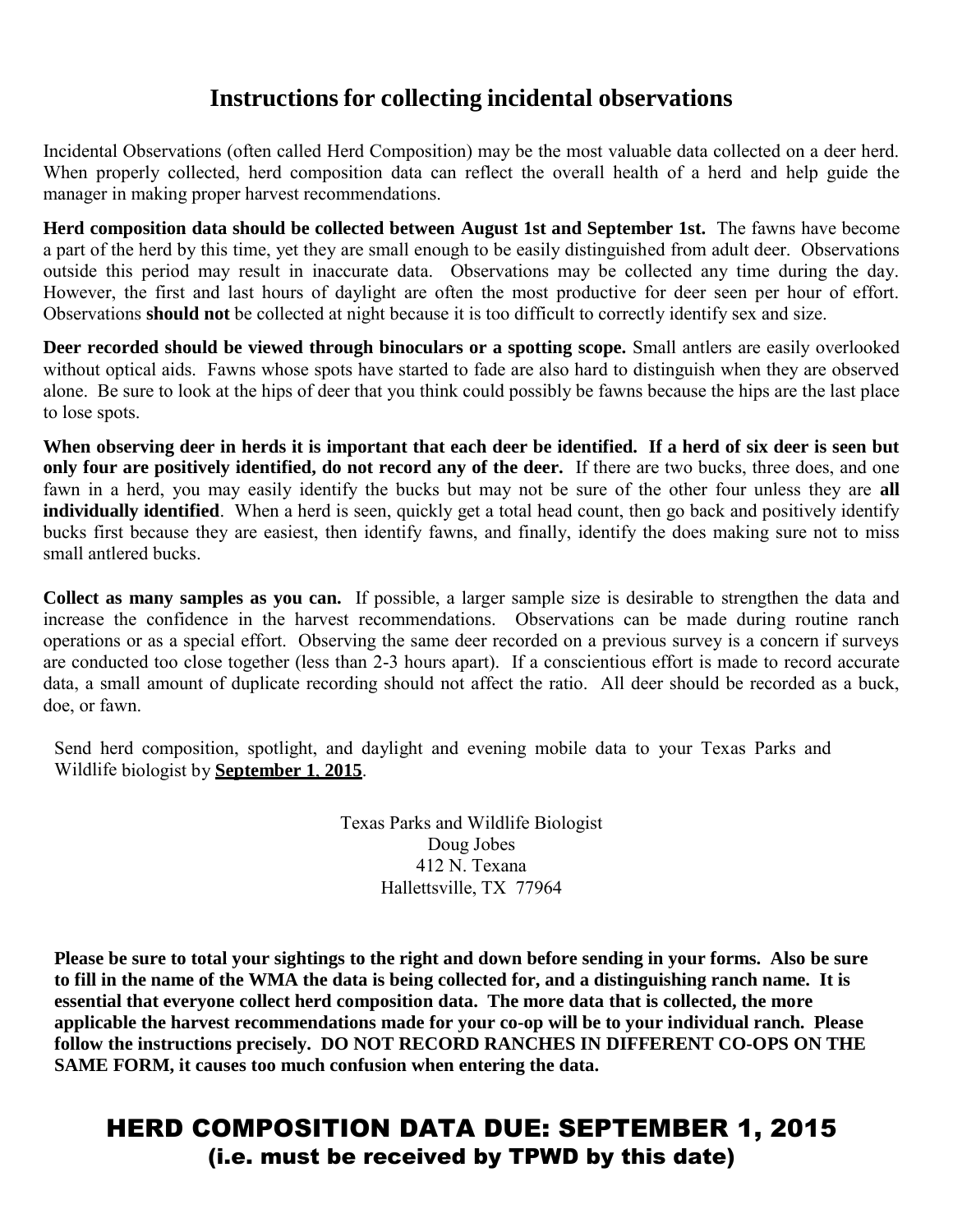#### **MLDP cooperator Herd Composition Form 2015**

WMU please circle one: Vienna South Central West Lavaca West Sandy Creek Honey Creek

**Ranch Name**: \_\_\_\_\_\_\_\_\_\_\_\_\_\_\_\_\_\_\_\_\_\_\_\_\_\_\_\_\_\_\_\_\_\_\_\_\_\_\_\_\_\_\_\_\_\_\_\_\_\_\_\_\_\_\_\_\_\_\_\_\_\_\_\_\_\_\_\_\_\_\_\_\_\_\_\_\_\_\_\_\_\_\_

**Landowner name as it appears on permits:** \_\_\_\_\_\_\_\_\_\_\_\_\_\_\_\_\_\_\_\_\_\_\_\_\_\_\_\_\_\_\_\_\_\_\_\_\_\_\_\_\_\_\_\_\_\_\_\_\_\_\_\_

| <b>Date</b>  | Observer | <b>Bucks</b><br>$2-3$ pts | <b>Bucks</b><br>$4-7$ pts | <b>Bucks</b><br>$8 + pts$ | Undet.<br><b>Bucks</b> | <b>Fawns</b> | <b>Does</b> | Run<br><b>Total</b> | Location |
|--------------|----------|---------------------------|---------------------------|---------------------------|------------------------|--------------|-------------|---------------------|----------|
|              |          |                           |                           |                           |                        |              |             |                     |          |
|              |          |                           |                           |                           |                        |              |             |                     |          |
|              |          |                           |                           |                           |                        |              |             |                     |          |
|              |          |                           |                           |                           |                        |              |             |                     |          |
|              |          |                           |                           |                           |                        |              |             |                     |          |
|              |          |                           |                           |                           |                        |              |             |                     |          |
|              |          |                           |                           |                           |                        |              |             |                     |          |
|              |          |                           |                           |                           |                        |              |             |                     |          |
|              |          |                           |                           |                           |                        |              |             |                     |          |
|              |          |                           |                           |                           |                        |              |             |                     |          |
|              |          |                           |                           |                           |                        |              |             |                     |          |
|              |          |                           |                           |                           |                        |              |             |                     |          |
|              |          |                           |                           |                           |                        |              |             |                     |          |
|              |          |                           |                           |                           |                        |              |             |                     |          |
|              |          |                           |                           |                           |                        |              |             |                     |          |
|              |          |                           |                           |                           |                        |              |             |                     |          |
|              |          |                           |                           |                           |                        |              |             |                     |          |
|              |          |                           |                           |                           |                        |              |             |                     |          |
|              |          |                           |                           |                           |                        |              |             |                     |          |
|              |          |                           |                           |                           |                        |              |             |                     |          |
|              |          |                           |                           |                           |                        |              |             |                     |          |
|              |          |                           |                           |                           |                        |              |             |                     |          |
|              |          |                           |                           |                           |                        |              |             |                     |          |
|              |          |                           |                           |                           |                        |              |             |                     |          |
|              |          |                           |                           |                           |                        |              |             |                     |          |
|              |          |                           |                           |                           |                        |              |             |                     |          |
| <b>Total</b> |          |                           |                           |                           |                        |              |             |                     |          |

*\*Please total across and down\** 

**Does/Buck Fawns/Doe**

Survey Deadline is September 1, 2015 Mail Surveys to: **TPWD Biologist Doug Jobes, 412 N. Texana, Hallettsville, TX 77964**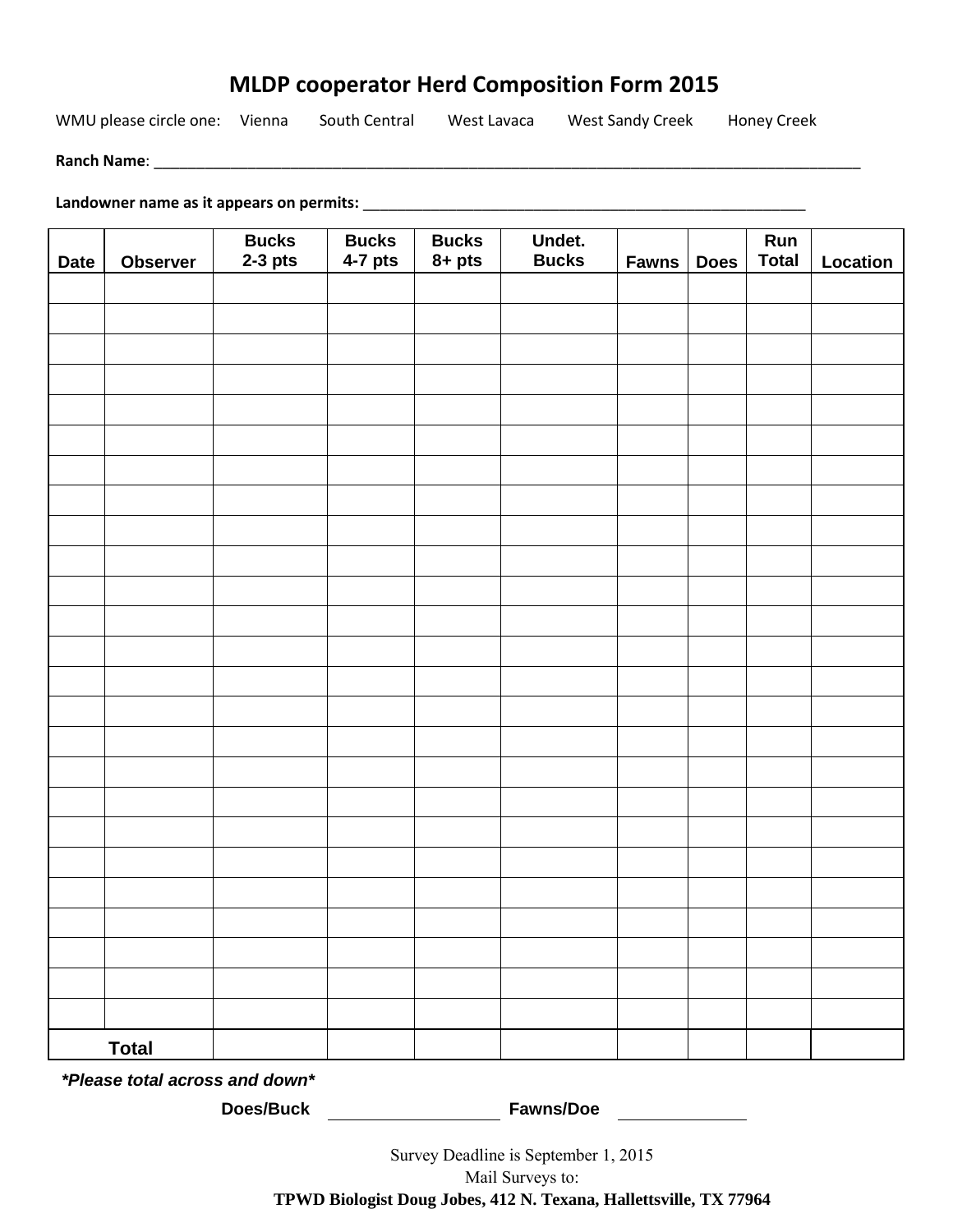# TAKE NOTE!!! LEASE LICENSE CHANGES

Recent changes in Texas Parks and Wildlife's policy require all lease licenses purchased for a wildlife management association must be done simultaneously. We will no longer be able to purchase lease licenses a few at a time. If you need a lease license, and want to get it at the drastically reduced price offered to wildlife management associations, then you must purchase your lease license from the LCWMA by September 21, 2015. Lease license applications will be available at the fall meeting for those who attend. If you are unable to attend the fall meeting the form is available on the LCWMA website (www.lcwma.org) under the FORMS tab. Please print out the form, fill it out, and return it to the LCWMA, along with your payment by September 21, 2015. Make checks payable to LCWMA.

# LCWMA Policy Reminders

If you know someone who is interested in joining the LCWMA, and would like to be eligible to receive permits for the upcoming hunting season, please make sure they enroll before August 15, 2015. This is the date established by Texas Parks and Wildlife for inclusion in the Managed Lands Deer (MLD) program at all levels. For current members, this means your 2015 dues must be paid before August 15, 2015, or you may not receive your permits before the upcoming season. You are highly encouraged to pay your 2015 dues as soon as possible, but August 15 is the absolute last day to pay, to ensure your permits arrive on time.

Remember, any member who wishes to receive MLD permits for the 2015-2016 hunting season *MUST* submit herd composition data by the date set forth by Texas Parks and Wildlife in this newsletter (September 1, 2015). Herd composition must be received by the deadline or the applicant will be rendered ineligible to receive MLD permits for that season. These requirements are necessary to streamline the permit issuance process, and allow sufficient time before the hunting season to correct complications that arise, as well as hold new and current members to the same data reporting standards.

#### **2015 Fall Meeting Raffle \$10/ticket OR 6/\$50 ONLY 1000 tickets will be sold**

- 1. Remington Model 700 BDL, .270 cal., 24" barrel, walnut high gloss stock (Value = \$830)
- 2. Remington Model 700 SPS, .308 cal., 24" barrel, matte blue barrel with synthetic stock (Value = \$680)
- 3. Tri Star Hunter EX 12 gauge over and under shotgun, 28" barrel (Value = \$520)
- 4. DPMS Panther, .223 cal (Value = \$463)
- 5. Savage Arms Axis II XP with Weaver Kaspa 3-9x40 scope, 22-250 cal., (Value = \$430)
- 6. \$500 Brush to Bay Outfitters gift certificate, 1526 U.S. Hwy 77 South, Hallettsville
- 7. \$250 Brush to Bay Outfitters gift certificate, 1526 U.S. Hwy 77 South, Hallettsville
- 8. \$150 Brush to Bay Outfitters gift certificate, 1526 U.S. Hwy 77 South, Hallettsville
- 9. \$100 Cabela's gift certificate
- 10. \$100 Bass Pro Shops gift certificate

All winners of firearms must pass a N.I.C.S. Background Check or prize will be forfeited. Prizes #1-5 must be picked up from Howard's in Shiner, TX (361-594-4200) by November 1, 2015 or prize will be forfeited.

Name: # of tickets: